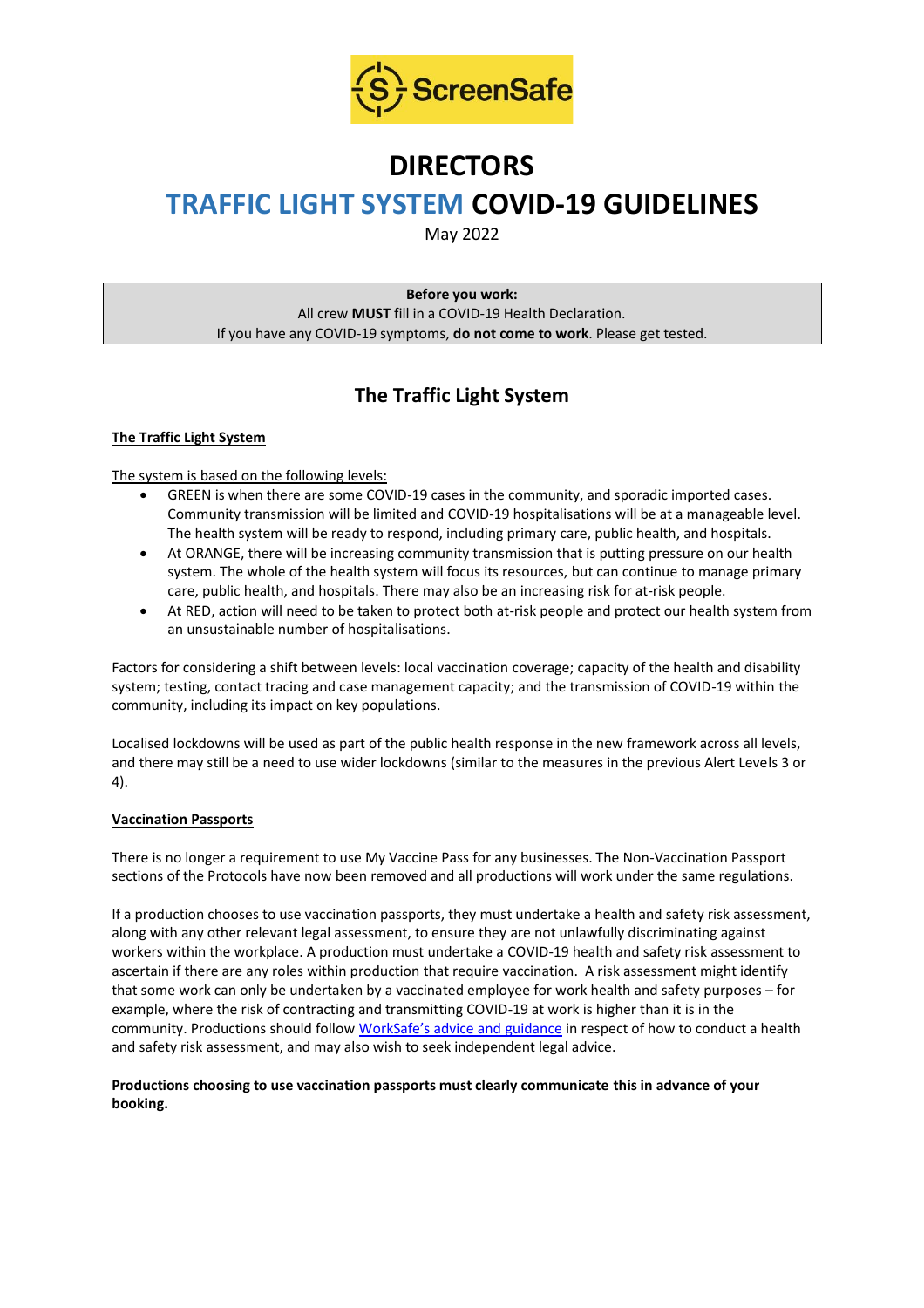|                                             | <b>RED</b>                                                                                                                               | <b>ORANGE</b>                                                                                                        | <b>GREEN</b>                                                             |
|---------------------------------------------|------------------------------------------------------------------------------------------------------------------------------------------|----------------------------------------------------------------------------------------------------------------------|--------------------------------------------------------------------------|
| Expected                                    | All scale productions,                                                                                                                   | All scale productions,                                                                                               | No restrictions on                                                       |
| productions                                 | provided they can work<br>with minimum 1m physical<br>distancing requirements                                                            | provided they can work<br>with a recommended 1m<br>physical distancing                                               | production.                                                              |
|                                             | and strict guidelines in<br>regards to Close Proximity<br>work.                                                                          | requirement and<br>appropriate guidelines in<br>regards to Close Proximity<br>work.                                  |                                                                          |
| Crew                                        | Crew to work from home<br>where possible.<br>Day players, casuals and<br>extras need stringent                                           | Production should facilitate<br>crew working from home if<br>appropriate.                                            | No restrictions.                                                         |
|                                             | screening.                                                                                                                               |                                                                                                                      |                                                                          |
| Physical                                    | Minimum 1m                                                                                                                               | Recommended 1m                                                                                                       | No restrictions.                                                         |
| Distancing                                  |                                                                                                                                          |                                                                                                                      |                                                                          |
| Personal                                    | Face coverings are strongly                                                                                                              | Face coverings are strongly                                                                                          | PPE must be available for                                                |
| Protective<br>Equipment                     | recommended.                                                                                                                             | recommended.                                                                                                         | those who wish to (or who<br>are requested to) use it.                   |
|                                             | Face coverings mandatory<br>on flights, public transport,<br>taxis, retail, public venues,<br>recommended whenever<br>leaving the house. | Face coverings are<br>mandatory on flights,<br>public transport, taxis,<br>retail and public venues.                 | Face coverings are<br>mandatory on flights.                              |
| <b>Close Proximity</b>                      | Close Proximity work can                                                                                                                 | Close Proximity work can                                                                                             | No restrictions.                                                         |
| Work                                        | be undertaken with strict                                                                                                                | be undertaken with                                                                                                   |                                                                          |
|                                             | PPE & hygiene measures in                                                                                                                | appropriate and agreed                                                                                               | Vigorous hygiene standards                                               |
| Make Up<br>Costume                          | place.                                                                                                                                   | PPE & hygiene measures in<br>place.                                                                                  | to be maintained.                                                        |
| <b>Stunts</b><br>Close Actor<br>Interaction | Please refer to the Close<br>Proximity guidelines.                                                                                       | Please refer to the Close<br>Proximity guidelines.                                                                   | Crew may be asked to wear<br>PPE.                                        |
| Surveillance<br><b>Testing</b>              | Surveillance testing is<br>highly recommended.                                                                                           | Surveillance testing should<br>be considered.                                                                        | Some productions may<br>wish to utilise regular<br>surveillance testing. |
| Food / Catering                             | Contactless service only.<br>Unit/Craft Services should                                                                                  | Contactless service is<br>recommended.                                                                               | General food hygiene<br>standards are adhered to.                        |
|                                             | be "café-style". Or<br>individual snack packages<br>can be prepared and<br>handed out.                                                   | Unit/Craft Services should<br>be "café-style". Or<br>individual snack packages<br>can be prepared and<br>handed out. | Hand washing, sanitiser<br>stations available in all<br>eating areas.    |

### **QUICK GUIDE TO THE TRAFFIC LIGHT LEVELS**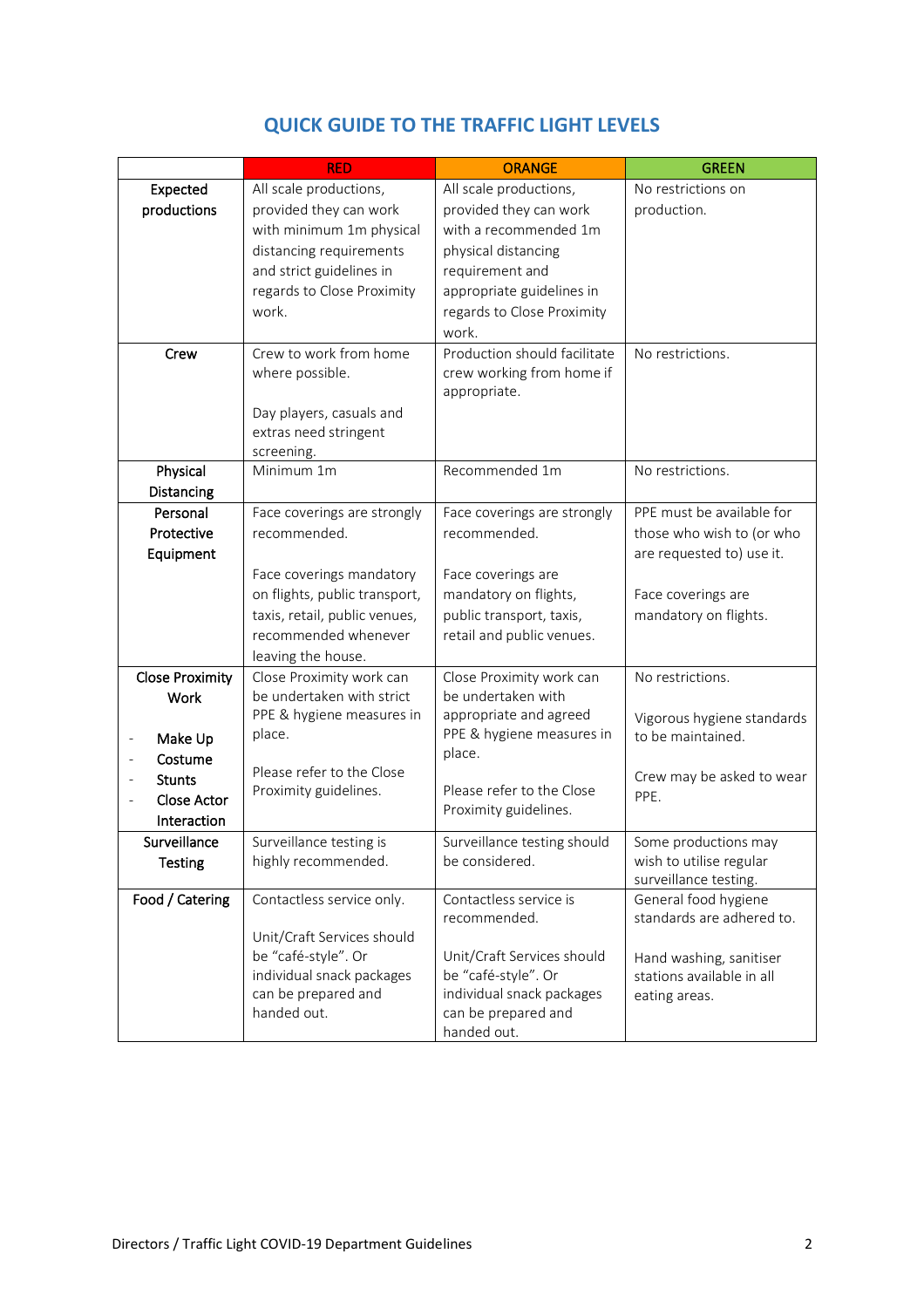### **DEPARTMENT SPECIFIC GUIDANCE – ASSISTANT DIRECTORS**

**Directors must be aware of and trained to work under the specific Traffic Light settings prior to commencing work, including the correct use of PPE and physical distancing requirements.**

**The below is a guide only and should be applied appropriate to the relevant regional Traffic Light Setting. The higher the Traffic Light level, the stricter adherence. Please consult with your H&S officer if you have any questions or concerns.**

#### **Introduction to Department undertakings:**

- Pre-Production tasks remote
- Pre-Production tasks on site / in office
- Crew and cast interactions / communications
- Liaison with other departments prior to and during production
- On-Set operation and troubleshooting as required
- Liaison and interaction with post-production

#### **Department Bubbles**

- Off Set Director bubble (remote preparation).
- Off Set Director bubble (office preparation)
- Off Set Director bubble (rehearsals)
- Off Set Director bubble (site/studio scouting or prep)
- On Set Director bubble (Unit/Tech base only)
- On Set Director bubble (Unit/Tech base AND on Set)
- On Set Department HODs/Department Liaison bubble

#### **Contact Tracing:**

- Productions are encouraged to have contact tracing of some sort in place to prevent a wider production outbreak, but it is no longer a Government requirement.
- All crew or approved site visitors must sign a COVID-19 Declaration before starting work or visiting a work site
- If using vaccination passports, production to ensure anyone entering a controlled worksite has a valid and current vaccination passport.
- All entry and exit points should be controlled and monitored.
- All workers should keep a log of non-worksite locations (i.e. stores, etc.) and interactions (meeting suppliers, location owners, etc.) they have during working hours.
- All workers are recommended to keep note of their interactions outside of work hours (whilst on a job).

#### **Personal Hygiene Requirements and Measures**

- Any worker who feels unwell must not come to work, if unwell at work they must go home.
- If a worker displays any of the symptoms of COVID-19, please call Healthline immediately (0800 358 5453) or your doctor. Production and the Health & Safety Departments must also be notified. And all close contact workers to be identified.
- If a person or persons are confirmed or probable cases of COVID-19, site closure(s) should be considered. This decision should be made on the advice of a public health officials based on information on the extent of the exposure.
- Please wash/sanitise your hands upon arrival at a work site.
- A strict personal hygiene & hand washing/sanitising regime must be observed in line with the ScreenSafe and Ministry of Health guidelines.
- Personal work stations to be cleaned/sanitised each day.
- In accordance with Ministry of Health guidelines, PPE (gloves and masks) should be available.
- Within all Traffic Light Settings, face coverings are strongly recommended. And it would be expected that most productions will require them as part of their H&S plan.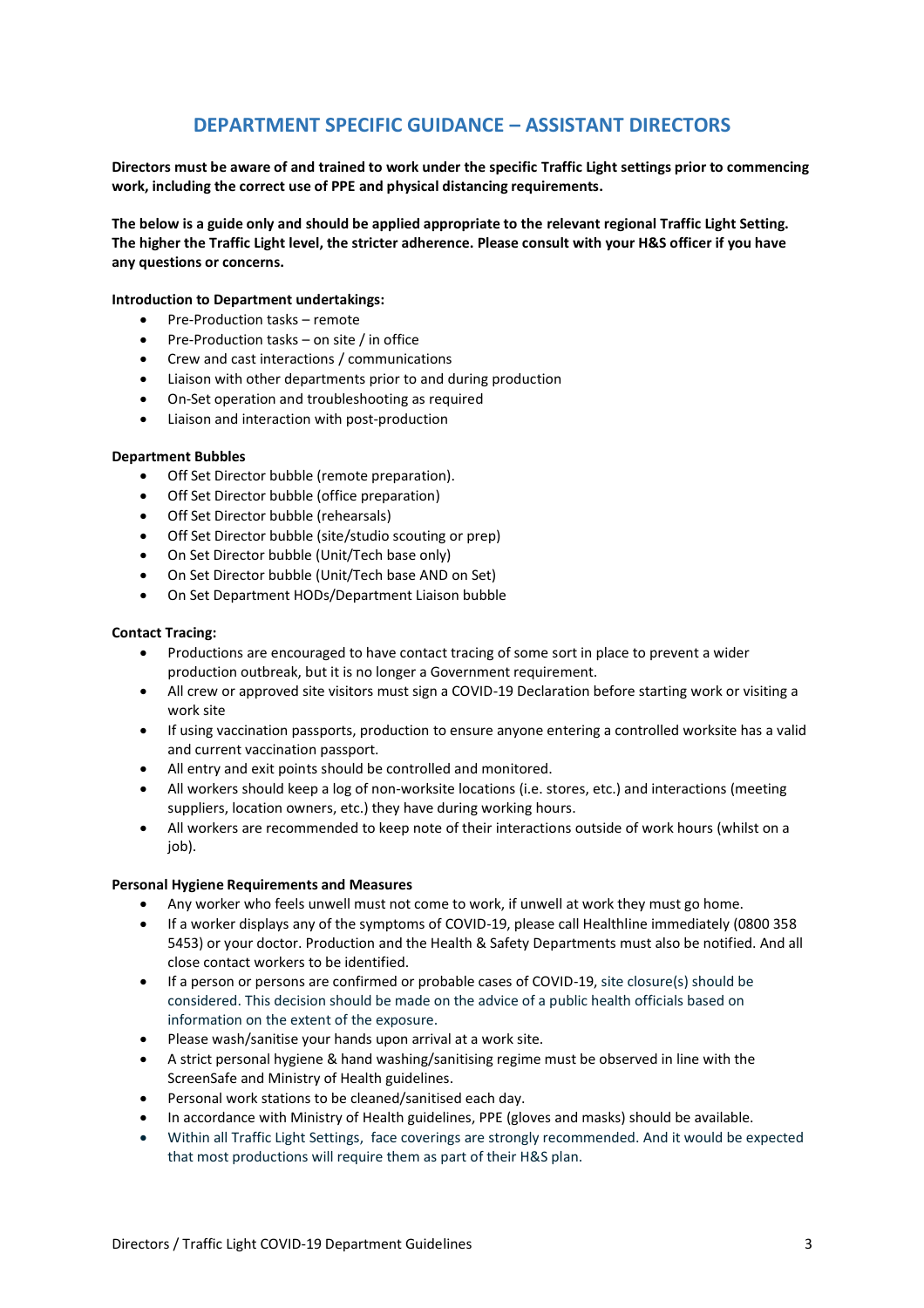- If you choose to wear PPE, the type is up to you and should be based on the level of risk for your business or service, the working proximity, the physical work area, and the length of time people are together.
- Work should only be completed within one metre if it can't otherwise be achieved. The time spent in Close Proximity needs to be kept to a minimum.

#### **Work Space Hygiene**

#### **On and off set**

- Hand sanitising stations and PPE (gloves, masks) should be readily available at production office/location/studio and outside of communal facilities (ie. Portaloos).
- Laptop/screen/equipment cleaning products should be readily available at production office/location/ studio.
- Consider workspace layout, avoid face to face desks, and space desks 1 metre apart where possible. Engineered barriers may be necessary where this separation is not practicable.
- Office equipment to be used only by one person as much as possible (i.e. laptops, printers, scanners, stationery, etc.).
- Common work surfaces in the office to be cleaned regularly (i.e. door handles, shared photocopiers, taps, light switches, etc.).
- Regular cleaning of computer terminals and phones.
- Regular aeration of office space, open windows when possible. Avoid recycling air.
- Air conditioning should be run on fresh air setting, not on recirculate.
- Sanitise surfaces & mop floors at the end of each day where required.
- Sanitising stations on location available outside of communal facilities (i.e. portaloos).
- Stairs should be used in preference to lifts.
- No visitors to site. Only workers involved in the project to enter any locations or work sites.

#### **Kitchen & Catering**

- Stagger lunch where possible and apply physical distancing measures.
- Depending on the current level, consider no open snacks, fruit or shared food.
- Consider lunch box style lunches to be prepared, or where appropriate, subsidy for workers who are required to bring own lunch.
- All communal cutlery & crockery must be sterilised in dishwasher. Compostable cutlery & crockery to be used if sterilisation is not possible.
- Communal kitchen items to be sanitised before & after use.

#### **Toilets, Showers & Drying Rooms**

- Physical distancing rules also apply to the use of shared facilities, including toilets, shower and drying rooms.
- Sanitising stations on location available outside of communal facilities (i.e. portaloos).
- If numbers require then add additional toilet facilities, i.e. portaloos
- Hygiene posters and signage should be clearly visible in shared spaces like kitchens, toilets, entrances and exits, etc.

#### **Interaction with Other Departments, Suppliers, Cast & Extras & Contributors to Factual Shoots (ie. Vox Pop). Meetings**

- Meetings to be carried out with physical distancing appropriate to the current Traffic Light level. If possible, particularly if in a confined space, a 10 person limit is recommended. Use of a face covering is strongly recommended.
- PPE should be available for essential inter-departmental meetings.
- Reduce physical interaction with other departments as far as reasonably practicable.
- Interactions with other crew, cast and public must be as per physical distancing protocols.

#### **Travel**

- Ride-sharing is not recommended unless you are already in a small and regular work bubble and if physical distancing is maintained. Use of a face covering is strongly recommended.
- Crew who travel together should always be part of the same work bubble.
- No recycling air, clean air fan inlet only, open windows where possible.
- Shared vehicles should not be used outside work.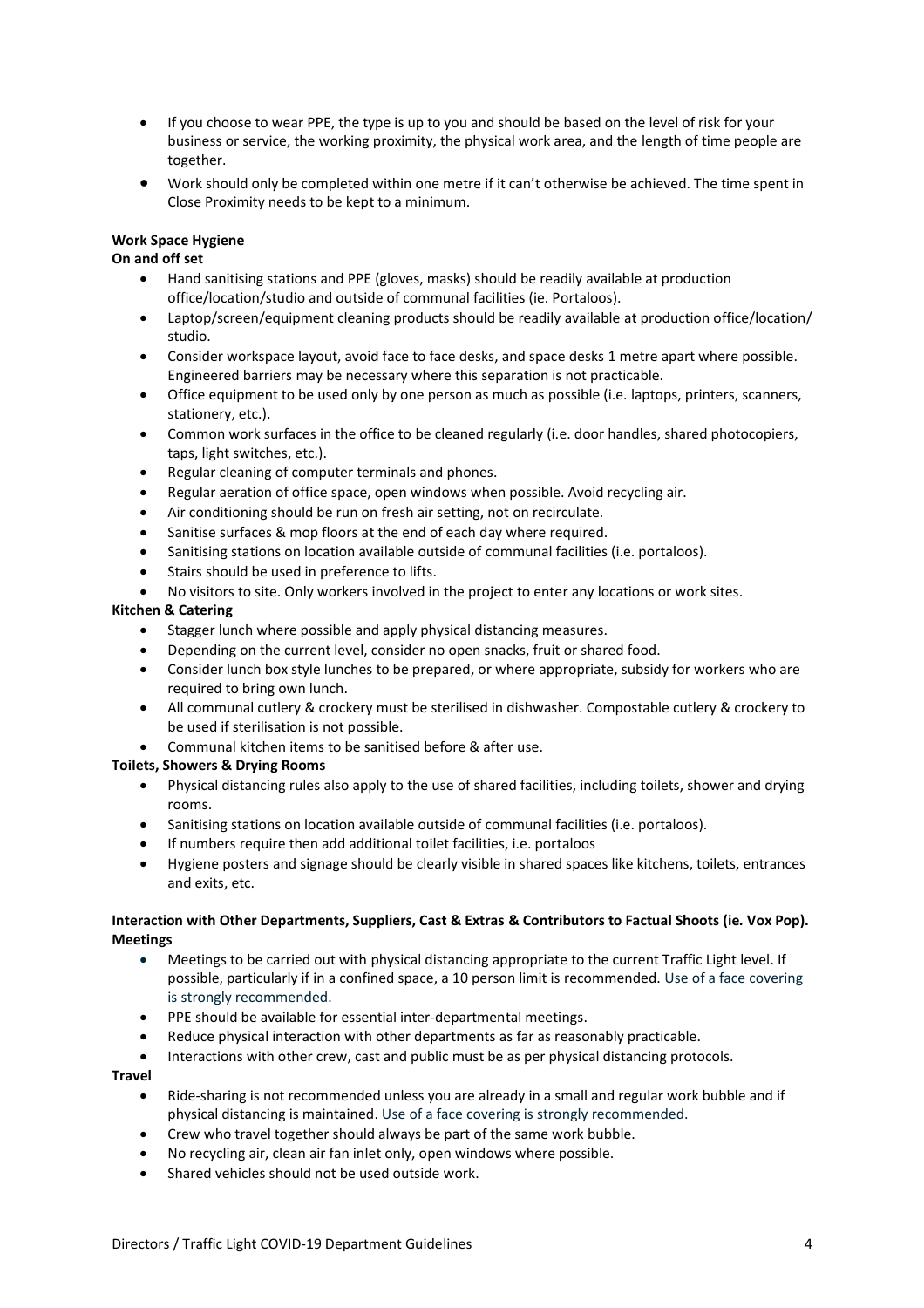#### **Set Protocol**

- Sets should be treated as closed sets, with essential crew on set only.
- AD's, Location and H&S Departments to monitor numbers on set as well as entry/exit points.
- Create a zone around the camera with only one person within the zone at a time. I.e. DOP/Operator should step away from camera when adjustments needed by 1st/2nd AC or Grip/Sound (though preferably just a 1st AC would be making adjustments)
- Slating must only be done where physical distancing is achievable.
- No food or snacks on set. All crew must pick up their own snacks or drinks from the "café-style" unit table. No double handling of food (get your own unless you have a personal PA).
- For enclosed shooting sets, please ensure regular aeration, open windows when possible. It is recommend that crew are allowed time during the day to get fresh air.
- Main Unit, 2<sup>nd</sup> Unit and Splinter Unit to be treated as completely different units with limited physical interactions.

#### **Documentary and Other Factual Shoots:**

*Please also refer to the Small Shoot Guidelines on the ScreenSafe COVID-19 web page.*

- The director needs to keep a log of everyone the crew comes into contact with, along with their contact details, and keep it for a month in case *COVID*-19 tracing is later required.
- Ask other people you'll spend time with, such as Crew, Cast or Public (for Vox Pop, etc.), if they are feeling well and think they're virus-free.
- Where possible, work outside, or at least where there's good airflow.
- Use of a face covering is strongly recommended, particularly in public spaces or situations where physical distancing may be hard.
- Production company to provide PPE (masks, gloves, etc.), hand sanitiser and sanitary spray/wipes.
- Adhere to relevant physical distancing requirements at all times (2m in public settings and 1m in controlled environments).
- In a few situations (e.g. putting a mic on the Talent) it is strongly recommended that you wear a face covering or you may be requested to wear one.
- Be sensitive to the Talent's preferences with things like radio mics, so they feel comfortable.
- Think twice about whether minor Talent actually need a radio mic on them.

#### **Equipment**

- Personal equipment, bags and clothing should only be carried or moved by the director (or their personal PA if they have one).
- Distribution of communal equipment (i.e. radios) and/or paperwork to be done via a separate distribution desk on location, with sanitising equipment available prior to pick up.
- Drop off or replacement of radios/batteries/accessories to be in a separate designated area isolated from clean radios. This equipment MUST be sanitised before reuse and distribution.
- No reuse of headsets/mics. New crew member, new headset/mic.
- Radios used whilst shooting (used in vehicles) should be returned to the AD van and sanitised prior to reuse.
- On a factual shoot, look after your own filming equipment unless you've worked out an agreement about handling gear during the day, e.g. the director carrying the tripod.
- Sanitise your gear at the start and end of every day, especially the handles.

#### **Call Sheets and Sides**

- As far as practicable, a paperless production should be the goal. I.e. no handing out of physical paperwork unless essential.
- Digital call sheets and paperwork should be used whenever practicable. If not, named paper sides, call sheets, etc. to be distributed by a designated AD or Production person, i.e. no piles of sides/call sheets to search through.

#### **Cast**

- COVID-19 information to be distributed to cast prior to their arrival on set.
- All cast must fill in a COVID-19 Health Declaration prior to work.
- Face masks/coverings and PPE shall be made available to all cast.
- Cast may be asked to use a face covering whenever practicable. Some productions may require this as part of their H&S plan.
- All cast to wash/sanitise hands on arrival at location/studio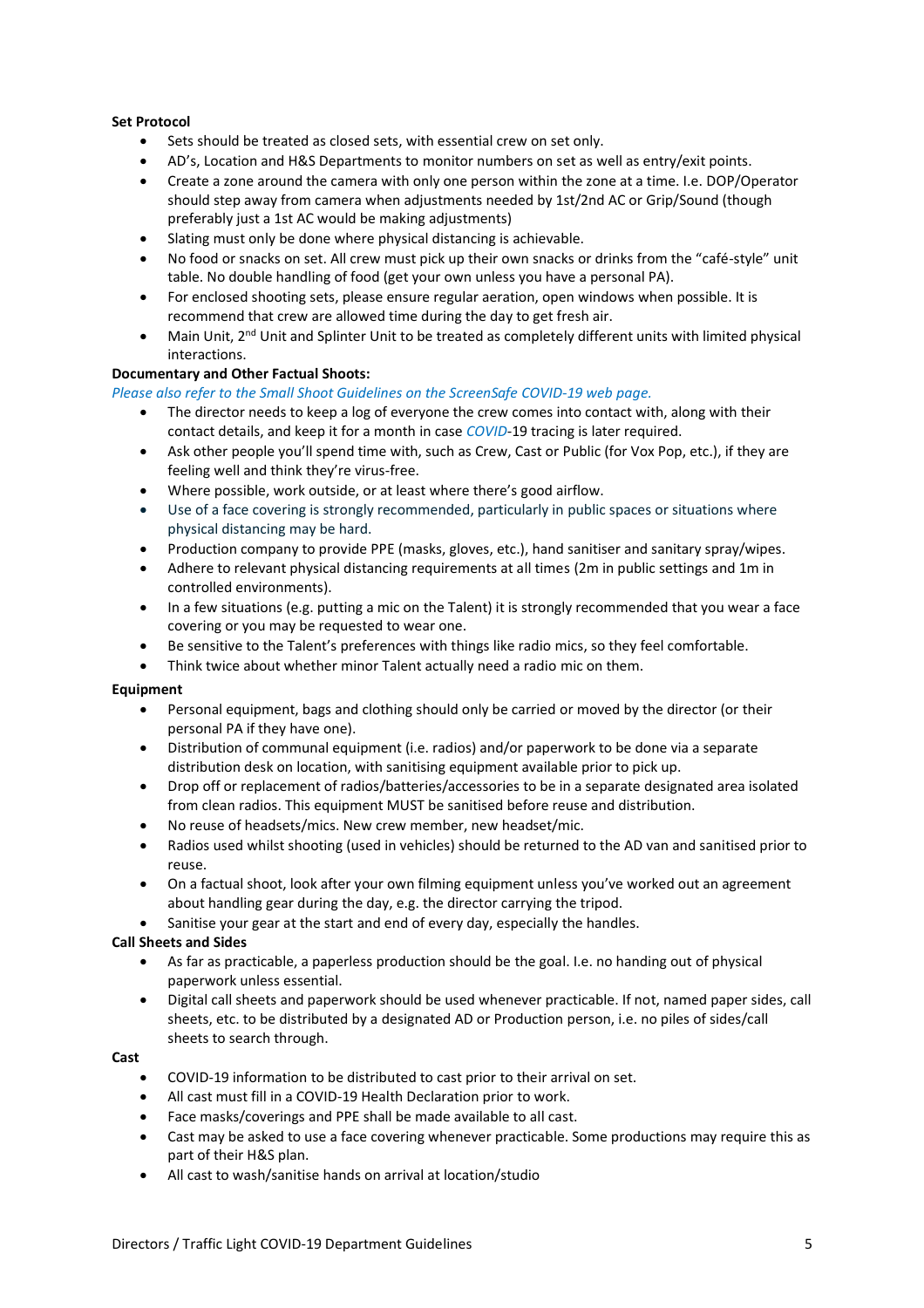- A COVID-19 induction and health check on arrival by a competent person, i.e., registered nurse, paramedic or the safety officer.
- Whenever possible, a specific cast area must be set up with physical distancing observed.
- Whenever possible, one AD should be assigned to key cast and another AD assigned to extras/additional cast.
- Personal bags or items should be left in the cast/costume/make up area.
- Each cast member may want a water proof wet bags for their personal items to travel to set. Only 3rd AD or cast to carry this, and only cast member is to put things in & take things out.
- No phones on set, no one else to handle cast personal belongings.
- Disposable Cast water bottles are recommended. Cast to handle their own food no double handling.
- ADs to sign in/out cast at the start and end of the working day. Contactless is preferred so you should consider using electronic systems if practicable.

#### **Close Proximity Bubbles**

*Close proximity tasks (0-1metre) introduces a higher risk and PCBU's must eliminate or minimize this increased risk by applying the appropriate control measures.* 

- Close contact scenes with less than a metre physical distance (a Close Proximity Environment) must only be done after thorough discussion and mutual agreements with producer, Cast/Agent and other affected departments (H&S, Make Up, etc.).
- *For specific guidance around intimacy scenes (kissing, etc.) please discuss well in advance with your Health & Safety Officer.*
- For some productions longer-term Close Proximity Bubbles might be created to avoid contact with other bubbles (i.e. key Cast, their Make Up Artist, Costume Standby and/or PA/Driver).
- Communication must be clear about who is in the Close Proximity Bubble.
- The Close Proximity Bubble size must be kept to minimum, ideally less than 3. No more than 10 people.
- Time spent in Close Proximity should be limited to the absolute minimum necessary time.
- While in a Close Proximity Bubble, contact with other bubbles should be kept to an absolute minimum. The crew member should also consider the extent and impact this may have on their family and social life.
- Cast's individual comfort levels must be taken into account and there must be no coercion. Consent must be gained for each and every scene of an intimate/close nature. Cast must never be required to perform intimate or close action they are not comfortable with.
- The emphasis is on transparency and communication. Performers will get scripts and information regarding the intimate/close scenes well in advance of rehearsals and shooting. They need to know the level of intimacy/physical action required in detail and the length of time expected to be in close/intimate proximity.
- Cast will be given adequate time to consult privately with their agent prior to agreeing to the scene. Nothing should be last minute.
- Close Environment scene details shall be re-confirmed prior to blocking/filming and Cast and crew comfort levels re-assessed.
- Crew working in a Close Proximity Bubble should wear appropriate PPE if requested or recommended.
- Use of a face covering is strongly recommended.
- If you choose to wear PPE, the type is up to you and should be based on the level of risk for your business or service, the working proximity, the physical work area, and the length of time people are together.
- Work should only be completed within one metre if it can't otherwise be achieved. The time spent in Close Proximity needs to be kept to a minimum. At all other times, a one-meter distance should be maintained.
- *Please familiarise yourself with the Close Proximity and Scene Specific Guidance sections of the ScreenSafe Covid-19 Protocols.*

**Extras**

• Extras are often day-players who cannot be expected to have as much filming experience as most crew. Neither will they always be aware of the strict hygiene and safety measures put in place to keep our industry working during this pandemic.